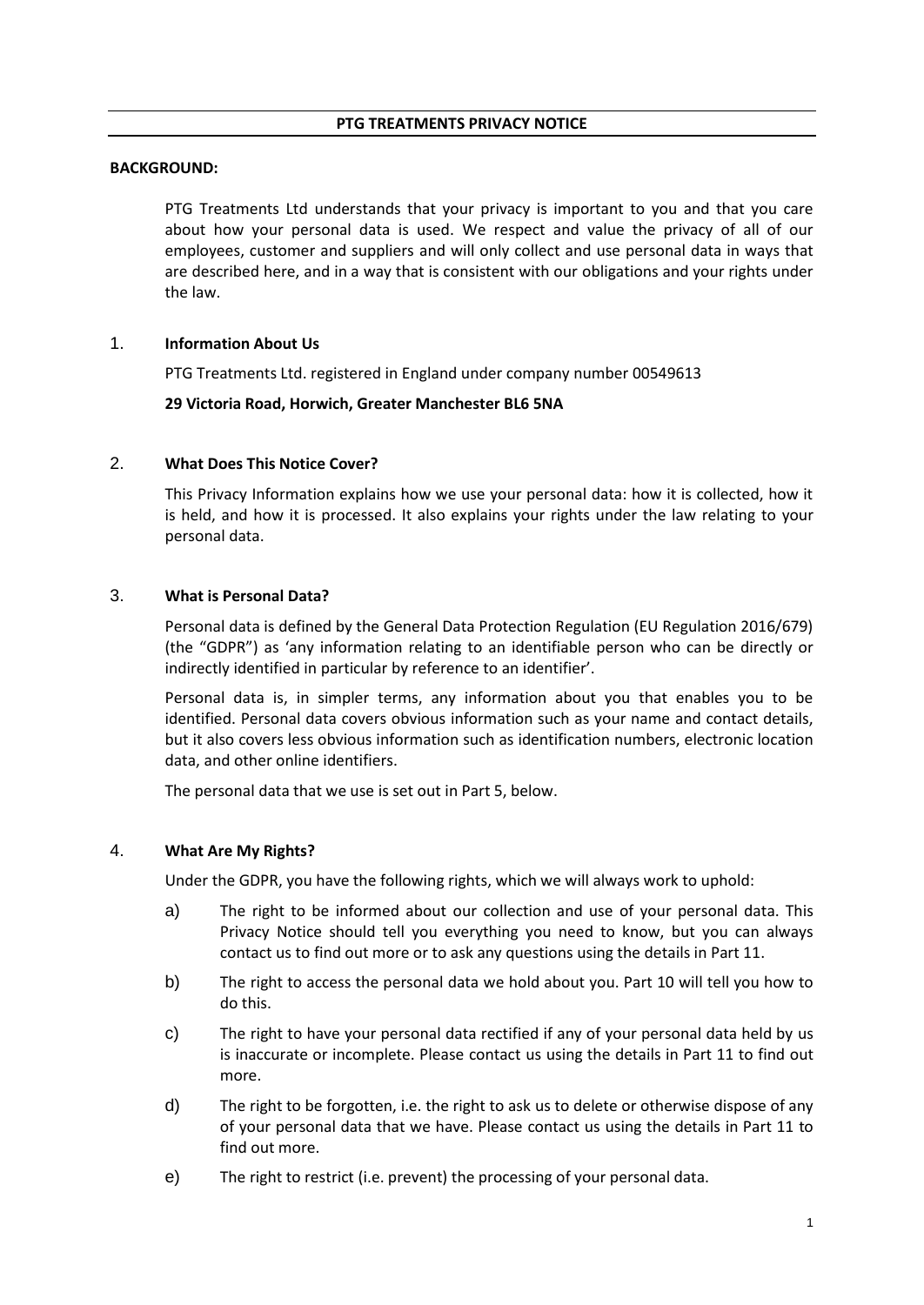- f) The right to object to us using your personal data for a particular purpose or purposes.
- g) The right to data portability. This means that, if you have provided personal data to us directly, we are using it with your consent or for the performance of a contract, and that data is processed using automated means, you can ask us for a copy of that personal data to re-use with another service or business in many cases.
- h) Rights relating to automated decision-making and profiling. We do not use your personal data in this way.

For more information about our use of your personal data or exercising your rights as outlined above, please contact us using the details provided in Part 11.

If you have any cause for complaint about our use of your personal data, you have the right to lodge a complaint with the Information Commissioner's Office.

## 5. **What Personal Data Do You Collect?**

We may collect some or all of the following personal data (this may vary according to your relationship with us):

- Name;
- Date of birth;
- Address;
- Email address;
- Telephone number;
- Business name;
- Job title;
- Payment information;
- Legal and statutory information such as National Insurance Number;

#### 6. **How Do You Use My Personal Data?**

Under the GDPR, we must always have a lawful basis for using personal data. This may be because the data is necessary for our performance of a contract with you, because you have consented to our use of your personal data, or because it is in our legitimate business interests to use it. Your personal data may be used for one of the following purposes:

- Providing and managing your account or employment.
- Supplying our products AND/OR services to you. Your personal details are required in order for us to enter into a contract with you.
- Communicating with you. This may include responding to emails or calls from you.
- Supplying you with information by email AND/OR post that you have opted-in to (you may unsubscribe or opt-out at any time by contacting us)

With your permission and/or where permitted by law, we may also use your personal data for marketing purposes, which may include contacting you by email AND/OR telephone AND/OR post with information, news, and offers on our products AND/OR services. You will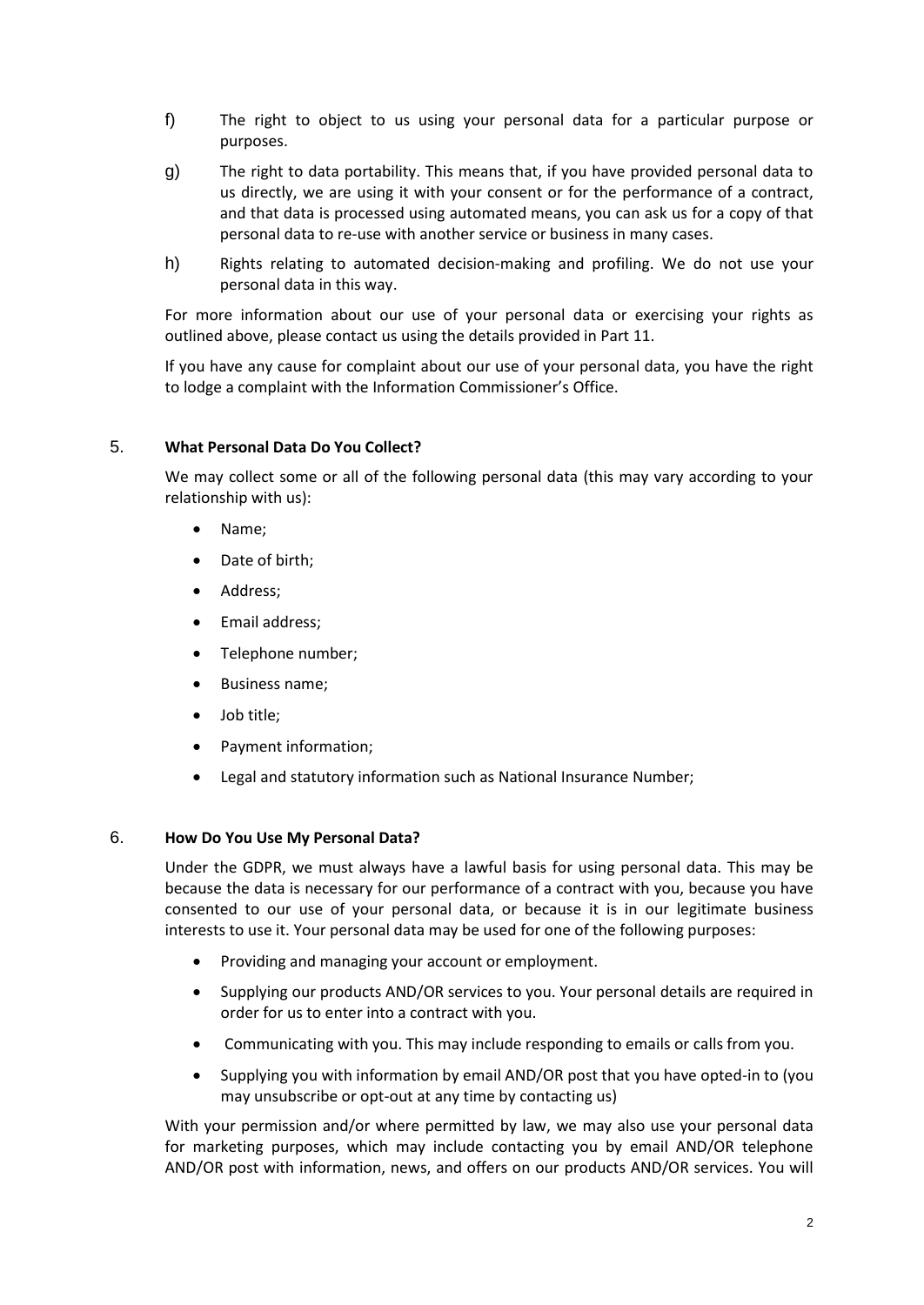not be sent any unlawful marketing or spam. We will always work to fully protect your rights and comply with our obligations under the GDPR and the Privacy and Electronic Communications (EC Directive) Regulations 2003, and you will always have the opportunity to opt-out.

#### 7. **How Long Will You Keep My Personal Data?**

We will not keep your personal data for any longer than is necessary in light of the reason(s) for which it was first collected.

## 8. **How and Where Do You Store or Transfer My Personal Data?**

We will only store or transfer your personal data within the European Economic Area (the "EEA"). The EEA consists of all EU member states, plus Norway, Iceland, and Liechtenstein. This means that your personal data will be fully protected under the GDPR or to equivalent standards by law.**]**

## 9. **Do You Share My Personal Data?**

We will not share any of your personal data with any third parties for any purposes, subject to one important exception.

In some limited circumstances, we may be legally required to share certain personal data, which might include yours, if we are involved in legal proceedings or complying with legal obligations, a court order, or the instructions of a government authority.

If any of your personal data is required by a third party, as described above, we will take steps to ensure that your personal data is handled safely, securely, and in accordance with your rights, our obligations, and the third party's obligations under the law, as described above in Part 8.

If any personal data is transferred outside of the EEA, we will take suitable steps in order to ensure that your personal data is treated just as safely and securely as it would be within the UK and under the GDPR, as explained above in Part 8.

#### 10. **How Can I Access My Personal Data?**

If you want to know what personal data we have about you, you can ask us for details of that personal data and for a copy of it (where any such personal data is held). This is known as a "subject access request".

All subject access requests should be made in writing and sent to the email or postal addresses shown in Part 11.

There is not normally any charge for a subject access request. If your request is 'manifestly unfounded or excessive' (for example, if you make repetitive requests) a fee may be charged to cover our administrative costs in responding.

We will respond to your subject access request within 28 days and, in any case, not more than one month of receiving it. Normally, we aim to provide a complete response, including a copy of your personal data within that time. In some cases, however, particularly if your request is more complex, more time may be required up to a maximum of three months from the date we receive your request. You will be kept fully informed of our progress.